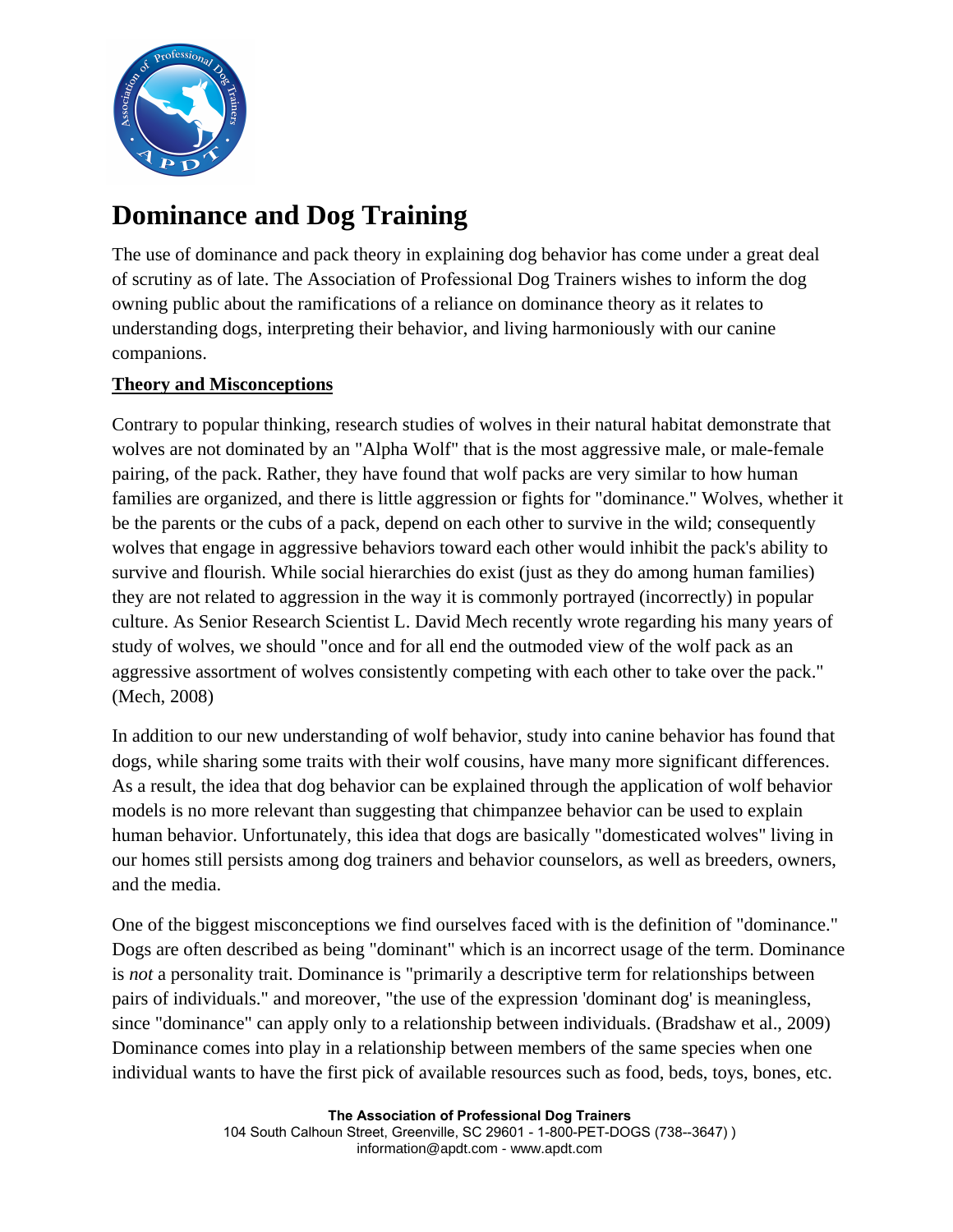Even between dogs, however, it is not achieved through force or coercion but through one member of the relationship deferring to the other peacefully. In many households the status of one dog over another is fluid; in other words, one dog may be the first to take his pick of toys, but will defer to the other dog when it comes to choice of resting places. Dogs that use aggression to "get what they want" are not displaying dominance, but rather anxiety-based behaviors, which will only increase if they are faced with verbal and/or physical threats from their human owners. Basing one's interaction with their dog on dominance is harmful to the dog-human relationship and leads to further stress, anxiety and aggression from the dog, as well as fear and antipathy of the owner.

# **Living with Dogs: What's Important?**

When it comes to living and working with dogs, the concept of dominance is largely irrelevant. This may come as a surprise to many dog owners. The truth is, when working with dogs that have a training or behavior issue, the goal of the dog professional is to develop a behavior modification or training plan that will address the problem at hand. This generally does not require understanding a dog's motivation and emotional state, but rather focuses on what the dog is *doing* (behavior), and what we want the dog to "do," helping the dog understand how to perform the desired behaviors and then rewarding him for doing so.

Far too many times dog owners have been given advice to "show the dog who's boss" and "be the alpha." The unfortunate side effect of this thinking is that it creates an adversarial relationship between the owner and their dog with the belief that the dog is somehow trying to control the home and the owner's life. Such misinformation damages the owner-dog relationship, and may lead to fear, anxiety and /or aggressive behaviors from the dog. Dogs cannot speak our language and they can find themselves thrust into situations in our homes that they find difficult to comprehend, by owners trying to behave as they mistakenly believe "alpha" wolves do.

Rather than dominance, it is most often a lack of clear interspecies communication that leads to behaviors we find troubling.. It is the human's responsibility to teach our dogs the behaviors that we find appropriate, and reward them when they do the things we like. Just as importantly, it is our role to show them which behaviors are not appropriate in a constructive and compassionate manner that does not lead to further anxiety on the dog's part.

#### **Aggression is Not the Answer**

Actions such as "alpha rolls" and "scruff shakes" have no basis in fact when studying wolf or dog behavior, and they only lead to creating unnecessary fear on our dog's part toward us, fear that ultimately can lead to aggression because the frightened dog knows of no other way to protect itself other than using its teeth. We all owe it to our dogs to see the world from their point of view in order to create a more harmonious relationship. Whether we are looking at a dog or a wolf, actions such as grabbing a dog and forcing it into a down, growling at the dog, and other aggressive behaviors directed toward the animal will only lead to the animal developing a "fight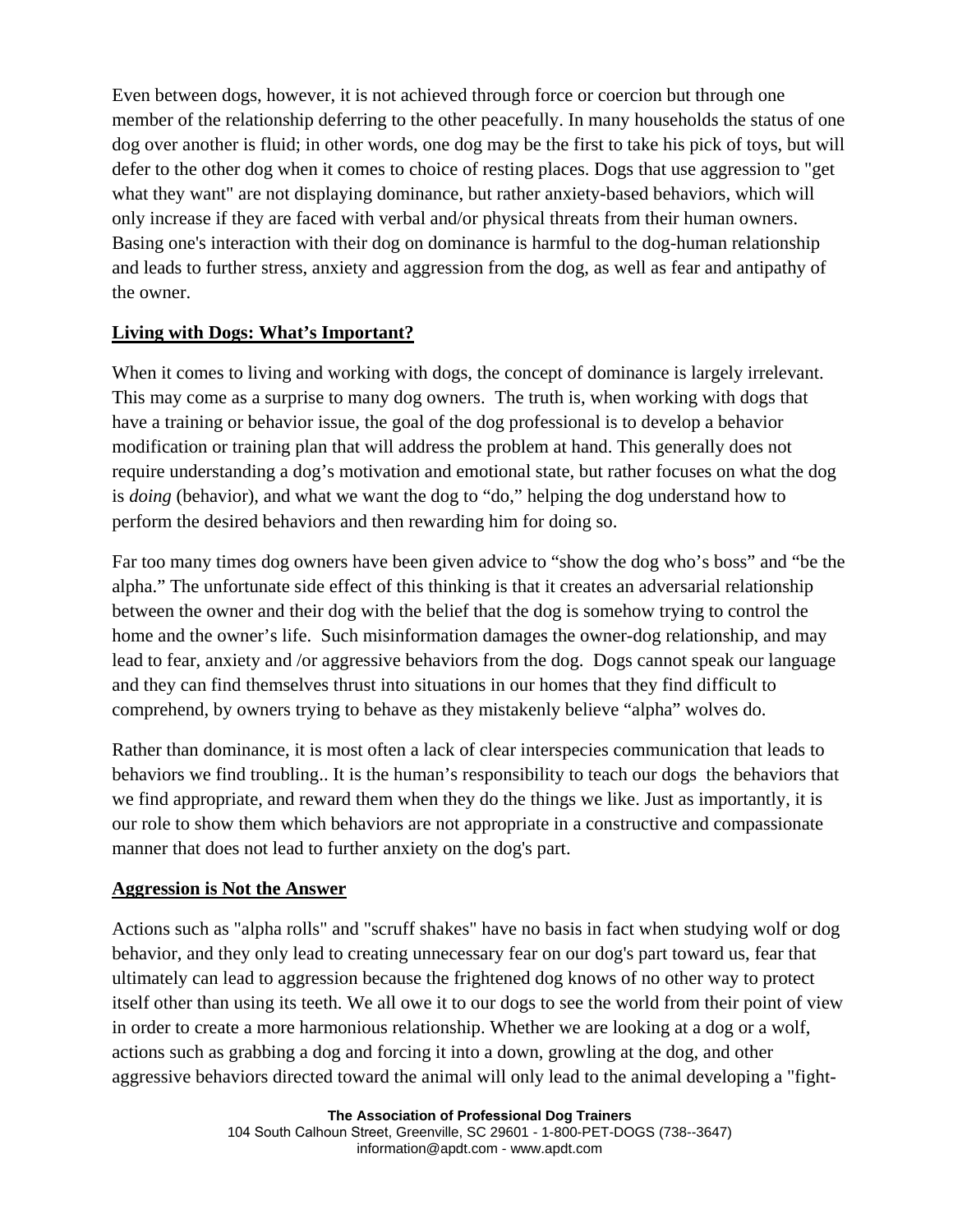or-flight" response where the animal fears for its life. In this situation, the dog will either freeze out of fear, flee far away from the threatening animal or person if an opportunity presents itself to get away, or, fight to save itself. When we engage in such behaviors toward our dogs, we are not telling the dog we are "boss," instead we are telling the dog we are dangerous creatures to be avoided or fought off. There is no "dominance" in these scenarios—only terror and the instinct to defend oneself against attack.

### **If Not Dominance, Then What Do We Use?**

Fortunately, many trainers and behavior professionals now present concepts that focus on building a caring and happy relationship with your dog, instead of relying on dominance. Some trainers refer to the term "leadership" or other similar terms that are less adversarial than "dominance" or "Alpha." What these trainers have in common is a desire to explain effective, non-confrontational and humane ways of living successfully with dogs. These educated approaches aim to strengthen the bond between the owner and the dog and teach owners more effective ways of communicating with another species. For dogs with behavior problems, trainers employ programs such as "Nothing in Life is Free (NILIF)" which works along the principal that the dog must "do" something to earn what he wants (i.e. sit to get dinner, walk on a loose leash to move forward, etc.) These programs are effective because the dog is issued a structured set of rules that are consistently reinforced and the dog learns what he needs to do in order to get the things that he wants such as food, petting, playtime, etc. Because dogs do not have the power of human speech and language, behavior problems and anxiety can result when they are left to fend for themselves in deciding how to live in our world without guidance that makes sense. Just like with people, we behave better and thrive in a world that "makes sense" to us and has a clear structure.

The myths that resonate in "dominance theory," such as not allowing the dog to sleep on the bed, or eat first, or go through doorways first, have no bearing on whether or not the dog will look to the owner for guidance. The specific rules of the relationship are up to the owner and are based on what they want in their household. Humane, educated trainers should strive to teach owners to positively and gently influence and motivate their dogs to act in a manner that befits their own home and tailor the "rules" to each individual. There is no scientifically validated data to uphold the belief that you must eat before your dog, or keep them from sleeping on your bed, or walking in front of you, and owners should not be led to believe this and live in a state of fear and anxiety over their dog's possible takeover of their home. In fact, the vast majority of dogs and owners have wonderful, mutually-rewarding relationships—even if the dog is allowed to sleep on the bed, eats alongside the owner, and does many other things erroneously labeled "dominance." To help illustrate some of the myths about dominance, we have prepared a related document, "Dominance Myths and Dog Training Realities."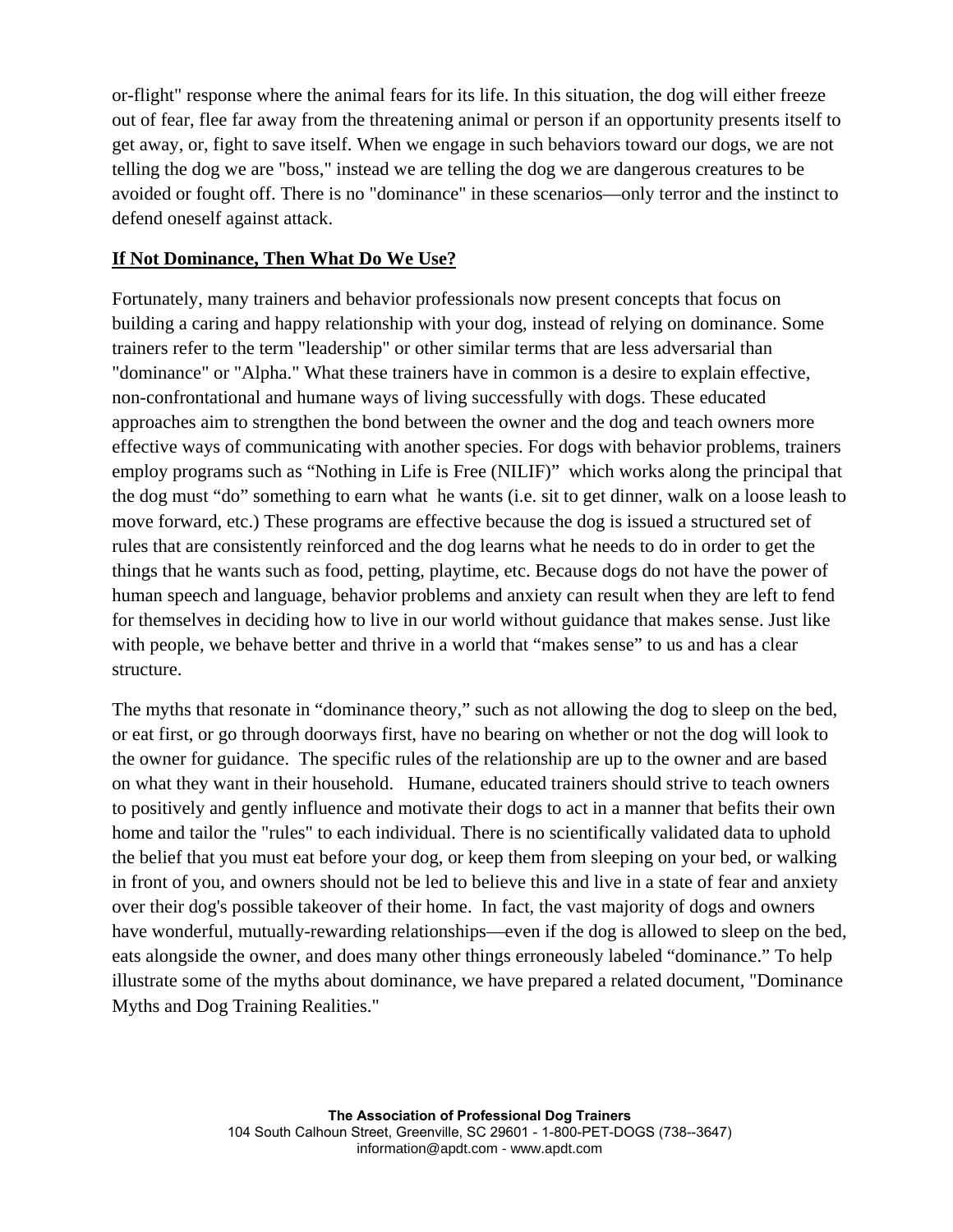# **Final Thoughts**

When choosing a trainer or behavior counselor to work with you and your dog, keep in mind that philosophies and methodologies among trainers varies. The Association of Professional Dog Trainers recommends interviewing potential trainers to determine their beliefs regarding dominance and using physical force and intimidation to train a dog, whether for obedience or for behavior problems. An educated canine professional should be well-acquainted with the latest scientific understandings of dog behavior and be willing to openly discuss their training methodologies with you.

# **For further reading:**

American Veterinary Society of Animal Behavior 2007. AVSAB Position Statement - Punishment Guidelines: The use of punishment for dealing with animal behavior problems. http://www.avsabonline.org/avsabonline/images/stories/Position\_Statements/Combined\_Punishm ent\_Statements.pdf.

American Veterinary Society of Animal Behavior 2009. AVSAB Position Statement on the Use of Dominance Theory in Behavior Modification of animals. http://www.avsabonline.org/avsabonline/images/stories/Position\_Statements/dominance%20state ment.pdf.

Bradshaw J.W.S., Blackwell E.J., Casey R.A. 2009. Dominance in domestic dogs - useful construct or bad habit? *Journal of Veterinary Behavior: Clinical Applications and Research*, May/June 2009, pp 135-144.

Herron M.E., Shofer F.S., Reisner I.R. 2009. Survey of the use and outcome of confrontational and non-confrontational training methods in client-owned dogs showing undesired behaviors. *Applied Animal Behavior Science*, 117, pp. 47-54.

Mech L.D. 2008. Whatever happened to the term alpha wolf? International Wolf. (http://www.wolf.org/wolves/news/iwmag/2008/winter/winter2008.asp).

Yin S. 2009. Dominance vs. unruly behavior. *The APDT Chronicle of the Dog*, Mar/Apr 2009, pp. 13-17.

Yin S. 2009. *Low Stress Handling, Restraint, and Behavior Modification of Dogs and Cats*. Cattledog Publishing. Davis, CA.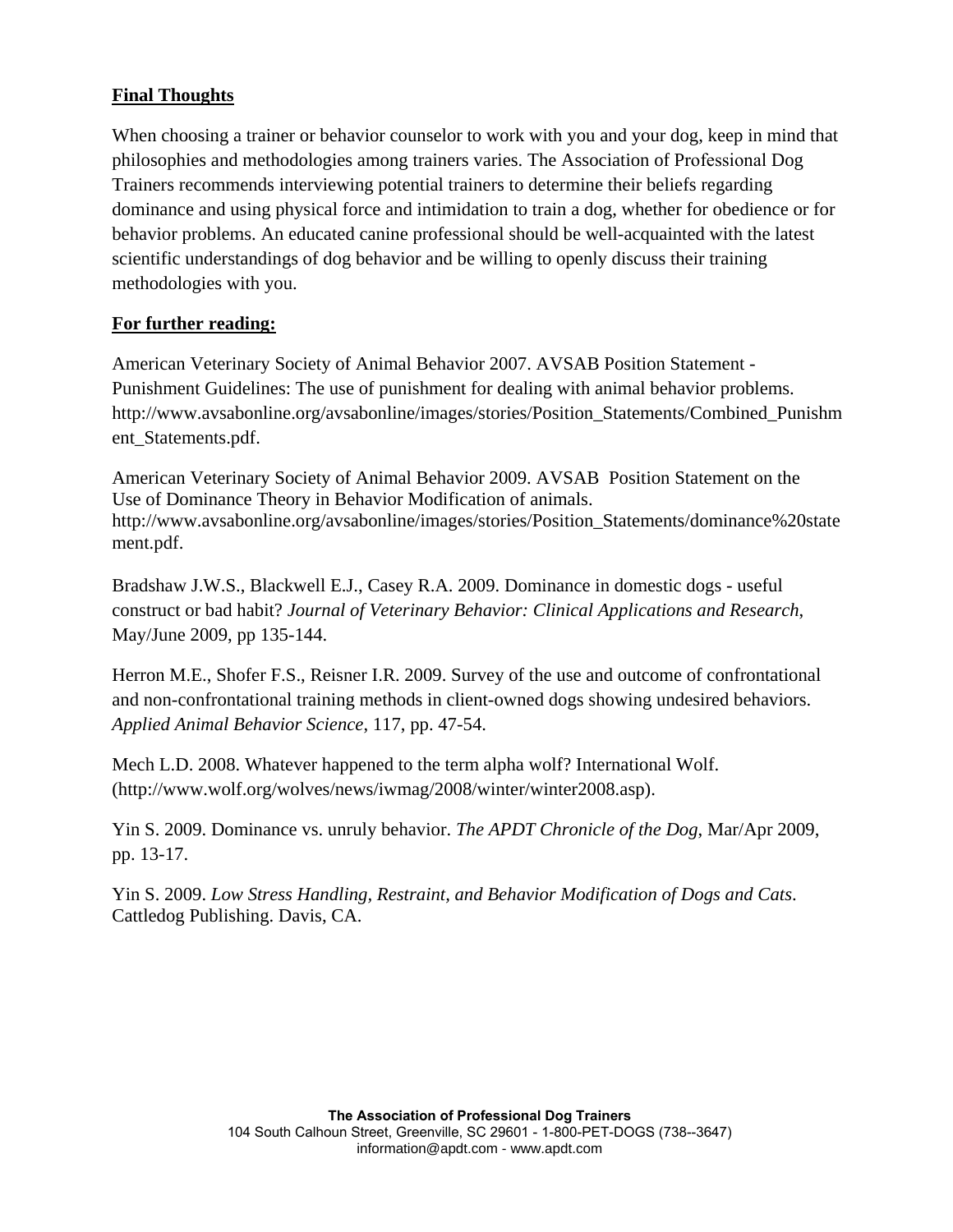

# **Dominance Myths and Dog Training Realities**

As dog trainers and behavior counselors, we are often told by our dog owner clients that their dog is "dominant" because he or she did a particular behavior. In order to provide more insight into why dogs do the things they do, and why it is not "dominance" that leads to these behaviors, we've included a sampling of some of the most common ones below.

| <b>Behavior Myth</b>                                                                              | <b>Why Your Dog Really Does This</b>                                                                                                                                                                                                                                                                                                        | How to Change the Behavior                                                                                                                                                                                                                                                                                                                                                                               |
|---------------------------------------------------------------------------------------------------|---------------------------------------------------------------------------------------------------------------------------------------------------------------------------------------------------------------------------------------------------------------------------------------------------------------------------------------------|----------------------------------------------------------------------------------------------------------------------------------------------------------------------------------------------------------------------------------------------------------------------------------------------------------------------------------------------------------------------------------------------------------|
| Your dog barks at<br>you to tell you he's<br>in charge.                                           | $\bullet$<br>There are numerous underlying<br>factors that can lead to excessive<br>barking such as boredom, fear, and<br>anxiety.<br>Owners often inadvertently reinforce<br>barking by giving the dog attention<br>when they are barking, or yelling at<br>the dog, which only strengthens the<br>behavior over time.                     | Train the dog to bark and be quiet on<br>$\bullet$<br>command.<br>Proper daily exercise, interaction with<br>$\bullet$<br>a dog's human family, and interactive<br>toys such as Kongs® can decrease<br>barking if the dog is barking out of<br>boredom.<br>For fearful and/or anxious dogs,<br>$\bullet$<br>determine what is causing the dog's<br>fears and work to desensitize him to<br>them.         |
| Your dog urinates<br>in the house to<br>show you that she<br>owns the "territory"<br>and not you. | $\bullet$<br>Inconsistent housetraining<br>techniques by the owner lead to<br>dogs that are never 100%<br>housetrained.<br>Inappropriate elimination can often<br>$\bullet$<br>be due to an underlying medical<br>condition such as a urinary infection.<br>Unneutered dogs will mark territory<br>$\bullet$<br>more often than fixed dogs. | Go back to "Square one" with your dog<br>$\bullet$<br>and begin housetraining again.<br>You must be supervise your dog 100%<br>$\bullet$<br>and be able to take him out when he<br>needs to go and reward him for doing<br>so in order for him to clearly<br>understand what is being asked of him.<br>Take your dog to a veterinarian to<br>determine if there is a physical cause<br>for the behavior. |
| Your dog believes<br>he is in control of<br>the kitchen and is<br>trying to eat before<br>you.    | Dogs are scavengers by nature and<br>$\bullet$<br>if food appears to be available, they<br>will take the chance to "go for it!"<br>Dogs who are bored in the home<br>$\bullet$<br>may resort to counter surfing or<br>digging in the trash to alleviate their<br>boredom.                                                                   | Teach your dog to stay out of the<br>$\bullet$<br>kitchen and not to jump on the<br>counters.<br>Give your dog interactive toys to play<br>$\bullet$<br>with, such as Kongs that you can stuff<br>with food, so he can be steered toward<br>appropriate outlets for his energy.                                                                                                                          |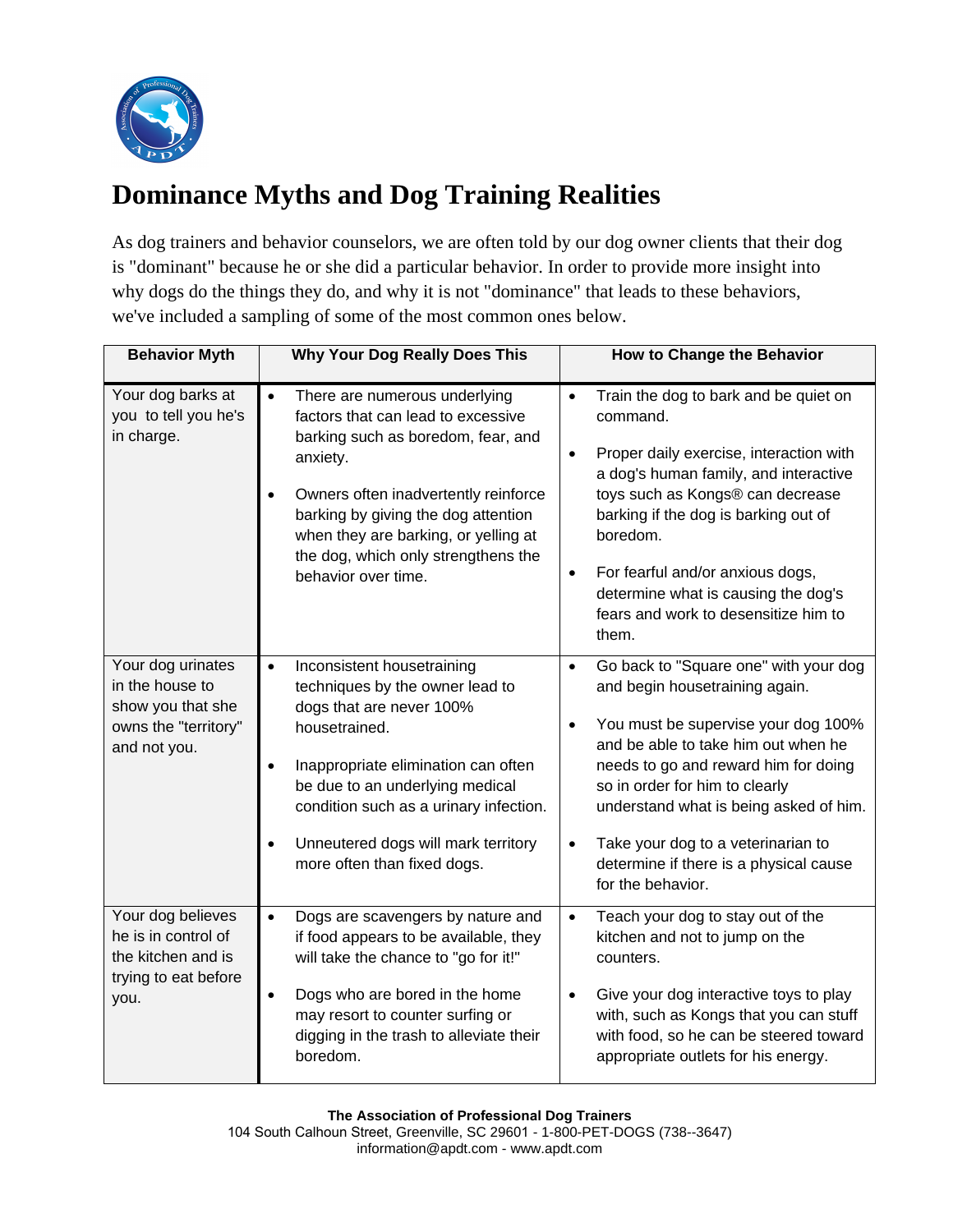| Dogs jump up on<br>people to assert<br>their height and<br>rank over you.                                                    | Dogs jump up because they have<br>been inadvertently reinforced to do<br>so by inconsistent dog owners.<br>Dogs jump up because they want to<br>get closer to our faces to say hello.<br>Dogs jump up because  it's fun!                                                                                               | Teach the dog to sit when visitors<br>$\bullet$<br>enter the house and reward for this<br>behavior.<br>Teach the dog that he only gets<br>$\bullet$<br>attention, treats, etc. when he has all<br>four paws on the floor.<br>Make sure everyone who interacts with<br>$\bullet$<br>your dog is on the same page about<br>turning their back on the dog when he<br>jumps up so the behavior is not<br>reinforced in the future.     |
|------------------------------------------------------------------------------------------------------------------------------|------------------------------------------------------------------------------------------------------------------------------------------------------------------------------------------------------------------------------------------------------------------------------------------------------------------------|------------------------------------------------------------------------------------------------------------------------------------------------------------------------------------------------------------------------------------------------------------------------------------------------------------------------------------------------------------------------------------------------------------------------------------|
| Dogs pull on leash<br>so they can get out<br>in front of you and<br>be in charge of you<br>and the walk.                     | If every time the dog gets to go on a<br>$\bullet$<br>walk, they pull you along without<br>being taught any different, they<br>reasonably understand that this is<br>how walks are supposed to be!                                                                                                                     | Be absolutely consistent with your dog<br>$\bullet$<br>and do not allow him or her to pull you<br>when you go out on a walk. Take the<br>time to teach them what it is that you<br>do want.                                                                                                                                                                                                                                        |
|                                                                                                                              | Getting to go on a walk is a fun-filled<br>and exciting activity for a dog. They<br>pull because they're enthusiastic and<br>want to get out and enjoy the sights<br>and smells of the outdoors.                                                                                                                       | Reinforce the dog heavily for staying<br>$\bullet$<br>next to you, and do not allow the dog<br>to move forward if he is pulling. Teach<br>the dog the "heel" command.<br>If your dog is too strong for you, use a<br>$\bullet$<br>management device such as a head<br>halter or front clip harness, and use<br>this in conjunction with teaching the<br>dog not to pull so that you can<br>transition to using only a flat collar. |
| Dogs push you out<br>of the way and run<br>through a doorway<br>ahead of you to<br>show you they're in<br>charge.            | Just like with walking on leash, dogs<br>$\bullet$<br>get easily excited and don't know<br>this is unacceptable behavior if you<br>don't teach them otherwise.<br>You only get pushed because you're<br>$\bullet$<br>in the way of whatever it is on the<br>other side that the dog finds<br>interesting and exciting. | Teach your dog a wait command (or<br>$\bullet$<br>stay command) in door ways and<br>practice so they become used to the<br>idea that you get to come and go first.<br>Use baby-gates to block the dog from<br>$\bullet$<br>running through the house and use<br>them to teach behavior such as wait,<br>stay or sit at doorways.                                                                                                   |
| Dogs who think<br>they are boss will<br>ignore you when<br>you call them<br>because they know<br>they don't have to<br>obey. | Dogs who have not been properly<br>$\bullet$<br>reinforced for coming back to you<br>when called will not understand that<br>"come" means "come here<br>immediately!"<br>Dogs become stimulated by their<br>environment and can be easily                                                                              | Teach your dog the come command<br>$\bullet$<br>on-leash until your dog is coming every<br>time when called.<br>Reinforce the dog heavily when he<br>$\bullet$<br>does come - it should be 100% clear to<br>him that he did a great thing by                                                                                                                                                                                       |